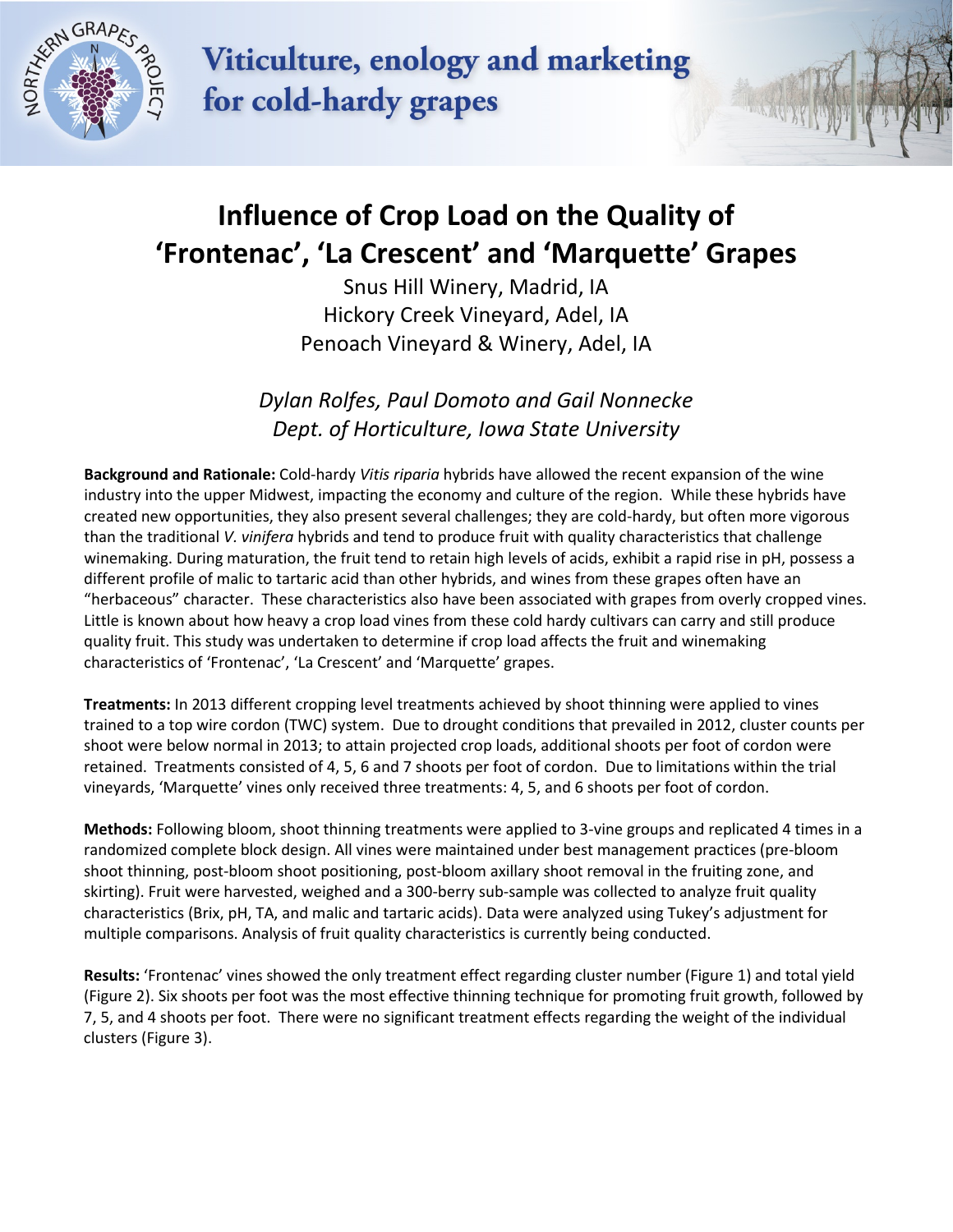

*Treatment means followed by the same letter within a column are not significantly different at the α=0.05 level. Columns where no letters are present indicate a lack of significant differences among all treatments.*

**Figure 1.** Clusters per vine under the different crop load treatments from shoot thinning on 'Frontenac', 'La Crescent', and 'Marquette' trials, Adel and Madrid, IA, 2013.



*Treatment means followed by the same letter within a column are not significantly different at the α=0.05 level. Columns where no letters are present indicate a lack of significant differences among all treatments.*

**Figure 2.** Yield at harvest (kg/vine) under the different crop load treatments from shoot thinning on 'Frontenac', 'La Crescent', and 'Marquette' trials, Adel and Madrid, IA, 2013.